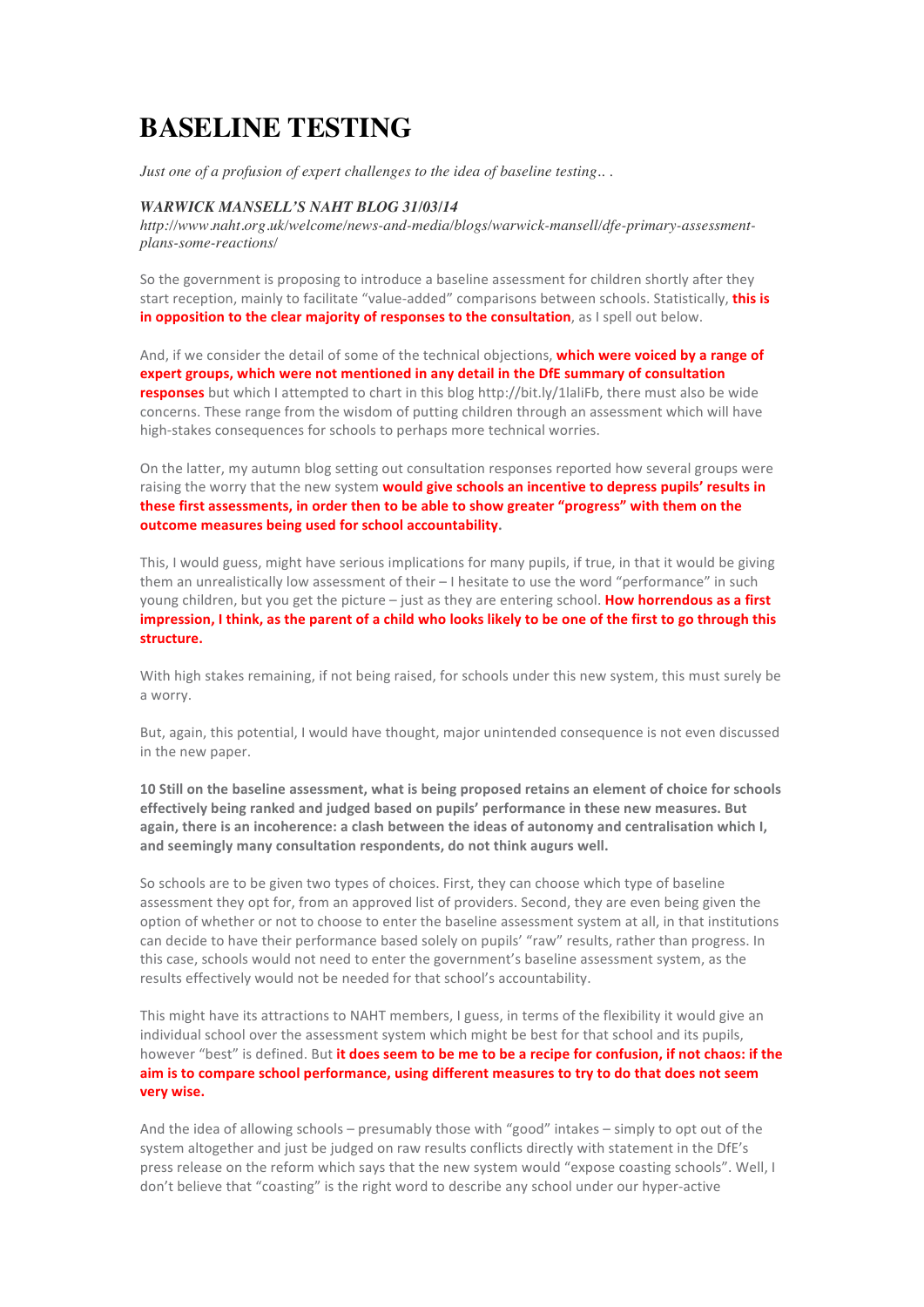accountability system. But, under this structure, a school with a very able intake which chose not to be measured through progress data would appear to be in a good position, suggesting the statement in the press release is untrue. So, again, I doubt the coherence of what is being proposed.

**11** The idea of conducting a DfE pilot of baseline assessments currently in use, from September, sounds good. But in reality no pilot will be able adequately to judge how schools will react to these changes without making sure that they take place under the full accountability conditions which will accompany the baseline assessments "for real" in schools. In other words, possible side-effects, such as any tendency for teachers to depress the results of pupils as scores are used to judge the institution, cannot be checked for unless those scores are being used to judge the institution for real. And it doesn't seem that this is going to happen in the pilots.

12 On the floor targets - sorry "standards", to move from Labour to coalition terminology, even though they are the same thing - the use of progress measures alongside "raw" outcomes will be welcomed by many readers of this blog, of course. But the standards themselves continue to look super-demanding, at least based on current performance.

So schools will have to fare badly on both measures in order to be deemed to be below the floor.

That said, the "raw" floor standard of at least 85 per cent of pupils achieving the "expected" standards in all of reading, writing and maths – which is unchanged from the July consultation – is much higher than the current floor.

Staggeringly, it means that the definition of the floor – below which schools will widely be deemed, presumably, as "failing" and where intervention and change of management could follow – is actually poised to be 10 percentage points above the *average* performance of schools now on the **corresponding measure.**

So, last year, 75 per cent of pupils nationally achieved at least a level four in all of reading, writing and maths. Now, 85 per cent will be expected to hit the new expected standard in all schools.

And consider, also that that new measure or expectation of performance is said by this government in itself to be more demanding than the current level four, having been set out in the July consultation document – and not contradicted in the latest paper – as the equivalent of not just the lowest achievement of level 4, as currently, but at the mid-level: level 4b.

As I say, this is staggering. And again, for all the seeming easy political wins of appearing to be tough and on the side of higher standards etc, I wonder about the reality of its impact on the profession in future years. Again, politics above all, rather than professional opinion, drives our system, with the results of this consultation perhaps underscoring that above all.

For consider, as my 13<sup>th</sup> point (nearly there now...) some detailed results of the consultation, as highlighted even in Thursday's document itself.

Of 1,063 responses to the DfE's question, in its July "consultation" as to whether the principles of that paper were right, 57 per cent said no, with only 18 per cent in favour. Yet, as argued above, I think the thrust of the proposals are unchanged.

The July paper also said the DfE was "seeking views on the most appropriate point for baseline assessment", having tentatively suggested its use in reception. Some 51 per cent replied that there should not be a baseline check at the start of reception, Thursday's paper conceded, against 34 per cent in favour, with the detailed concerns of expert groups not even mentioned. Yet it is happening.

Similarly, 73 per cent of consultees came out against allowing schools to choose from commercially available baseline assessments, compared to 12 per cent in favour. Again, it is happening.